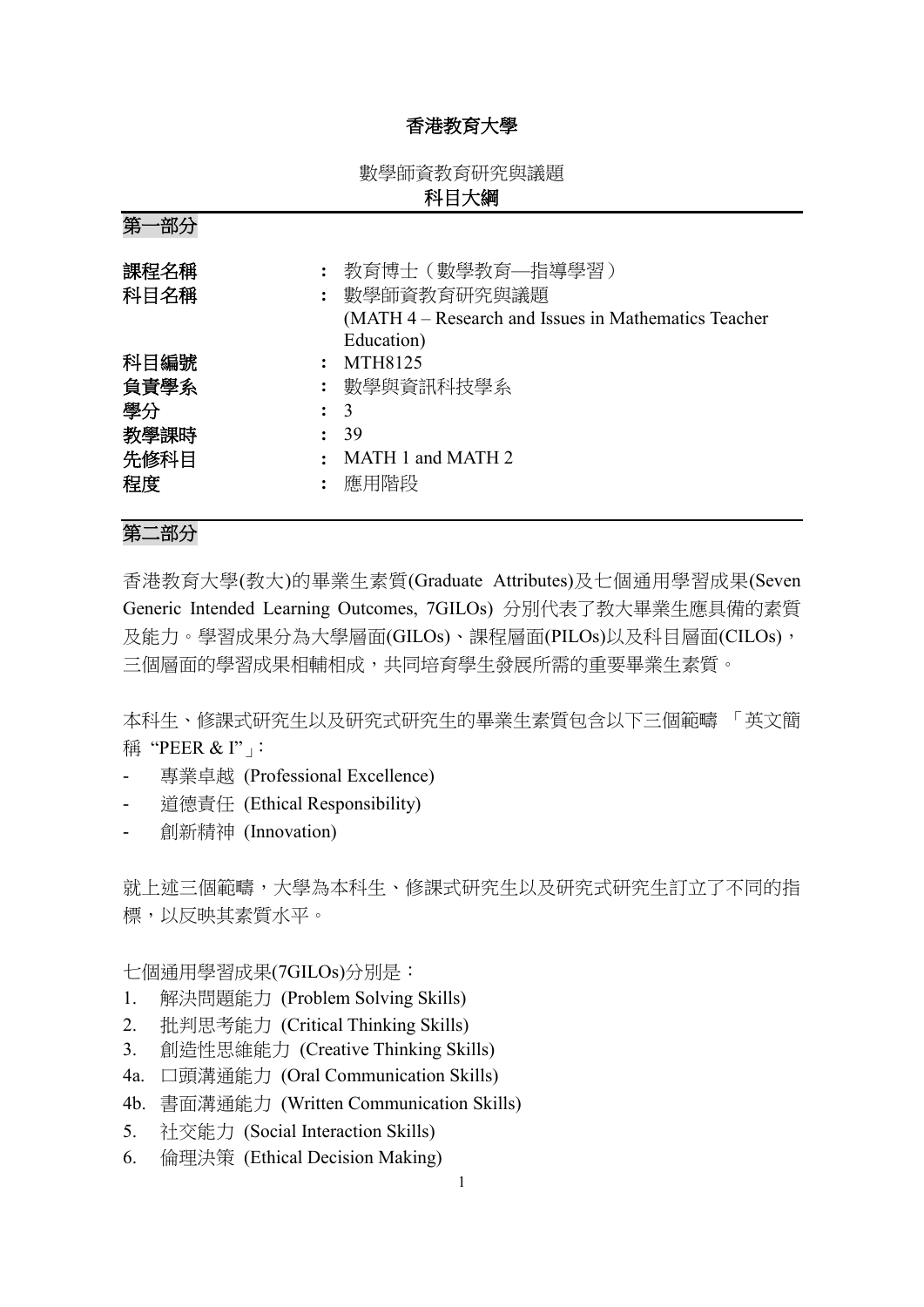### 7. 全球視野 (Global Perspectives)

# **1.** 科目概要

本課程將向學生呈現數學教師能力的不同方面。課程將介紹和研究職前與在職教 師的數學能力測評理論,亦將引領學生探討在課堂實踐中,如何在保留數學教學 內容嚴謹性的前提下,豐富教學內容知識。

## **2.** 預期學習成果

成功完成本課程後,學生應能夠:

成果一:辨識問題並選擇分析問題及其相關影響的方法; 成果二:對兩組或兩組以上的在職教師和職前教師的能力進行國際層面上的比較; 成果三:應用本研究領域的調查研究程序; 成果四:計劃、執行和展示該領域選定領域的小規模研究項目。

| 3. 内容、預期學習成果及教與學活動 |  |
|--------------------|--|
|                    |  |

| 教授内容             | 預期學習       | 教與學活動    |
|------------------|------------|----------|
|                  | 成果 (CILOs) |          |
| 批判性地理解和認知怎樣進行評估  | 成果一        | 導師主導的問與答 |
| 方法,以確定數學教師在相關教學  | 成果二        | 指導性研究活動  |
| 法、教學内容知識、主題知識和課程 |            |          |
| 知識方面的能力          |            |          |
| 設計研究方法和工具,對教師能力、 | 成果一        | 指導性研究活動  |
| 專業性和數學教育中的倫理議題處  | 成果二        |          |
| 理上進行評估           | 成果三        |          |
| 數學教師能力的研究和批判性分析  | 成果三        | 指導性研究活動  |
|                  | 成果四        |          |
| 執行研究設計和程序        | 成果二        | 指導性研究活動  |
|                  | 成果三        |          |
| 數據分析,包括人種學角度和量化方 | 成果三        | 實驗室工作    |
| 法                | 成果四        | 展示       |
| 探討結果及其進一步應用的可行性  | 成果四        | 展示       |
|                  |            |          |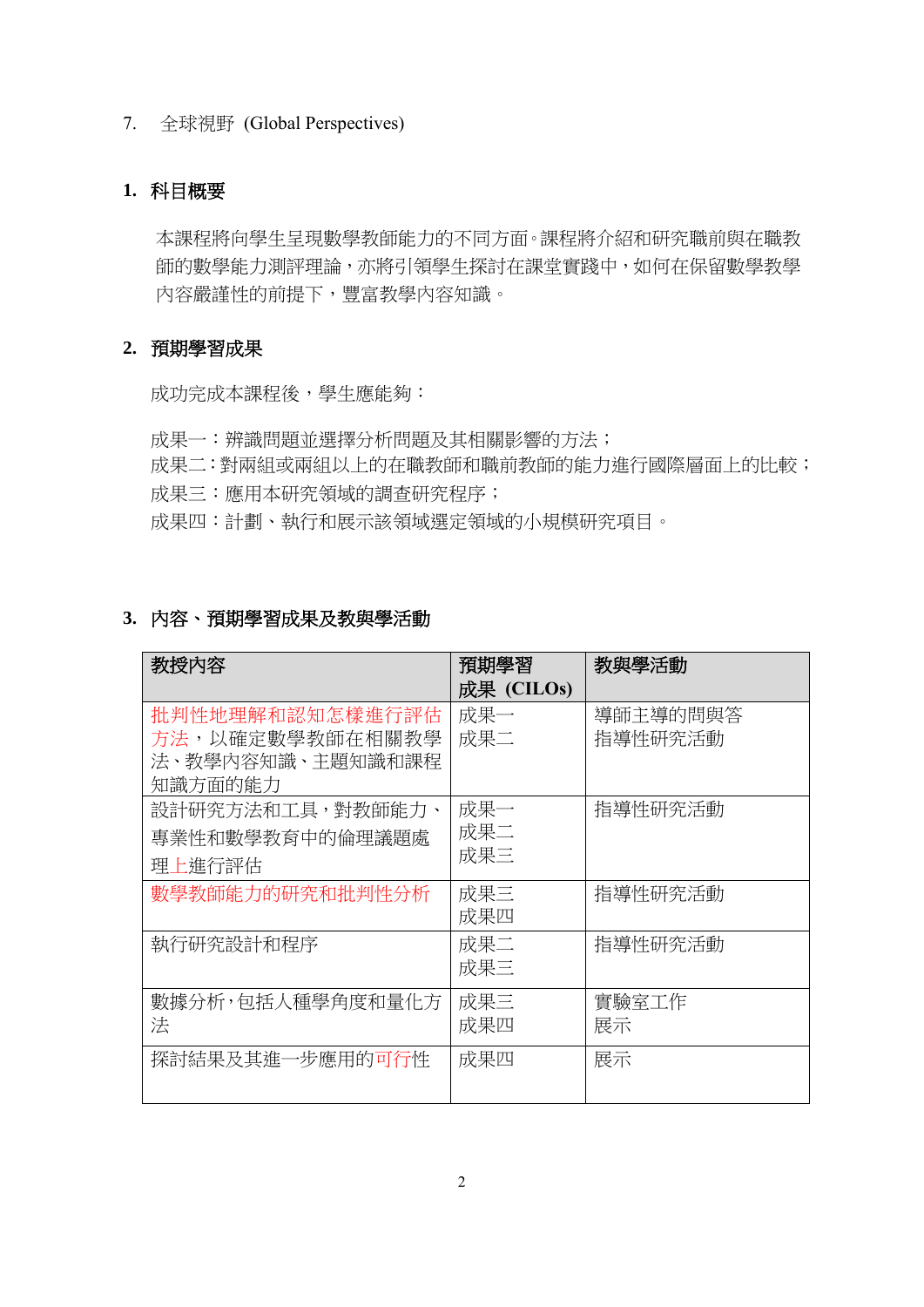#### **4.** 評核

| 評核課業                                                                                                                                              | 所佔比重    | 預期學習<br>成果<br>(CILOs)    |
|---------------------------------------------------------------------------------------------------------------------------------------------------|---------|--------------------------|
| 學生須提交一份項目計劃,字數限制為<br>5000-6000 字,內容須為其感興趣的與小學或中<br>學數學教師知識能力相關的主題。該計劃需包含<br>對當前發展及議題的文獻綜述,適當的調查工具<br>方法和設計,量化/質化分析,以及調查結果的<br>影響。 學牛須口頭報告展示該項目計劃。 | $100\%$ | 成果一<br>成果二<br>成果三<br>成果四 |

### **5.** 指定教科書

無

## **6.** 推薦書目

- Adler, J., Ball, D.L., Krainer, K., Lin, F.-L., & Novotna, J. (2005). Reflections on an emerging field: Researching mathematics teacher education. *Educational Studies in Mathematics, 60*, 359–381.
- Ball, D. L., Hill, H., & Bass, H. (2005). Knowing mathematics for teaching. *American Educator, 29*(3), 14 46.
- Ball, D. L. (1998). The Subject Matter Preparation of perspective teachers: Challenging the Myths. *National Center for Research in Teacher Education*. East Lasing.
- \*Bromme, R. (1994). Beyond subject matter: A psychological topology of teachers' professional knowledge. In Rolf Biehler et al. (Eds.), *Didactics of Mathematics as a Scientific Discipline* (pp. 73-88). Dordrecht: Kluwer Academic Publishers.
- Hill, H. C., Blunk, M. L., Charalambous, Y. C., Lewis, J. F., Phelps, G. C., Sleep, L. & Ball, D.L. (2008). Mathematics knowledge for teaching and the mathematics quality of instruction:An exploratory study. *Cognition and Instruction*, 26, 430-511.
- Leung, Issic K.C. & Lew, Hee-chan (2012). The ability of students and teachers to use counteexamples to justify mathematical propositions: A pilot study in South Korea and Hong Kong.*ZDM - The International Journal on Mathematics Education*. *45*(1), 91-105.
- Leung, Issic K.C. & Carbone, E. R. (2013). Pre-service Teachers' Knowledge about Fraction Divisions Reflected Through Problem Posing. *The Mathematics Educator. 14*(1&2)*,* 1-20.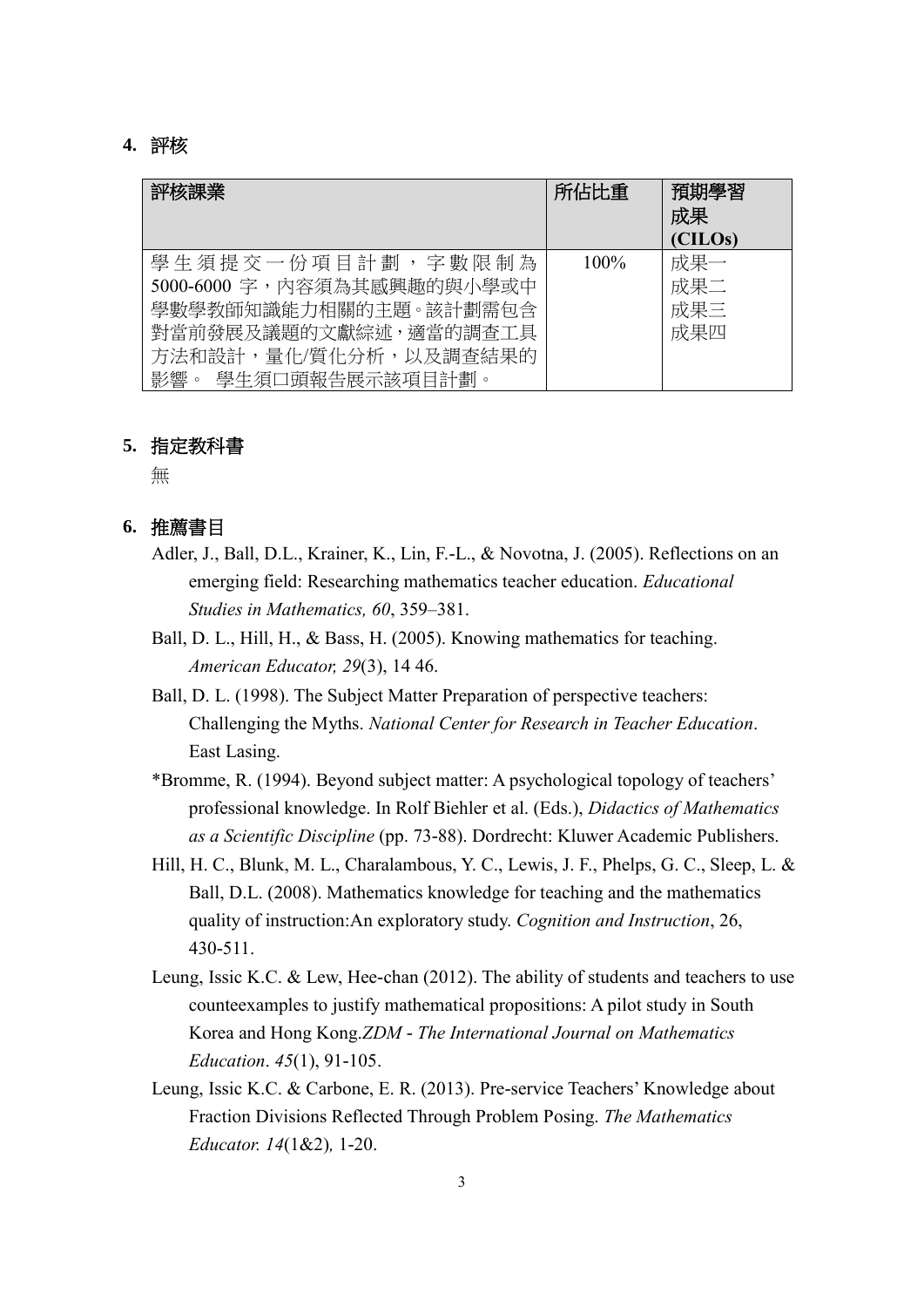- Leung, Issic. K. C., Wong, N. Y., Schwarz, B., Cheung, K. L., Chan, W. S. and Kaiser, G. (2013). Competency of Prospective Chinese Mathematics Teachers on Mathematical Argumentation and Proof. *The Mathematics Educator*, *15*(1), 81-97.
- \*Ma, Liping (1999). Knowing and Teaching Elementary Mathematics: *Teachers' Understanding of Fundamental Mathematics in China and the United States*  (Studies in Mathematical Thinking and Learning). Lawrence Erlbuam Associates, Inc.
- Mason, J. (2011). Phenomenology of example construction. *ZDM-International Journal on Mathematics Education, 43*(2), 195-204.
- Mayer, R. E. (1998). Cognitive, Metacognitive, and Motivational Aspects of Problem Solving.*Instructional Science,* 26, 49-63.
- \*Mayer, R. E. (2003). *Learning and Instruction.* Upper Saddle River, New Jersey: Pearson Education, Inc.
- \*Pressley, M. (1990). *Cognitive Strategy Instruction*. Cambridge, MA: Brookline Books.
- Rowland, T., Martyn, S., Barber, P, & Heal, C. (2000). Primary teacher trainees' mathematicssubject knowledge and classroom performance. In T. Rowland & C. Morgan (Eds.), *Research in Mathematics Education* (Vol. 2, pp. 3–18). London: British Society for Research into Learning Mathematics.
- Rowland, T., Turner, F., Thwaites, A. and Huckstep, P. (2009). *Developing Primary MathematicsTeaching: reflecting on practice with the Knowledge Quartet*. London: Sage Publications.
- \*Schmidt, W., Tatto, M.T., Bankov, K., Blömeke, S., Cedillo, T., Cogan, L. et al. (2007). *The preparation gap: teacher education for middle school mathematics in six countries (MT21 report).*East Lansing: Michigan State University.
- Shulman, L. S. (1986). Those who understand. Knowledge growth in teaching. In *Educational Researcher 15*, 4-14.
- Shulman, L. S. (1987). Knowledge and teaching: Foundations of the new reform. Harvard Educational Review. *57*,1-22.
- Silkula, L.S. (1996). *Handbook of research on teacher education*. (2nd edition). New York, NY:Macmillan.
- Townsend, T. & Hates, R. (Eds.)(2007). *Handbook of teache*<sup>r</sup> *education: Globalization,Standards and professionalism in times of changes*. New York, NY: Springer
- Wong, N. Y. (2004). The CHC learner's phenomenon: Its implications on mathematics education.In L. Fan, N. Y. Wong, J. Cai, & S. Li (Eds.), *How Chinese learn mathematics: Perspectives from insiders* (pp. 503–534). Singapore: World